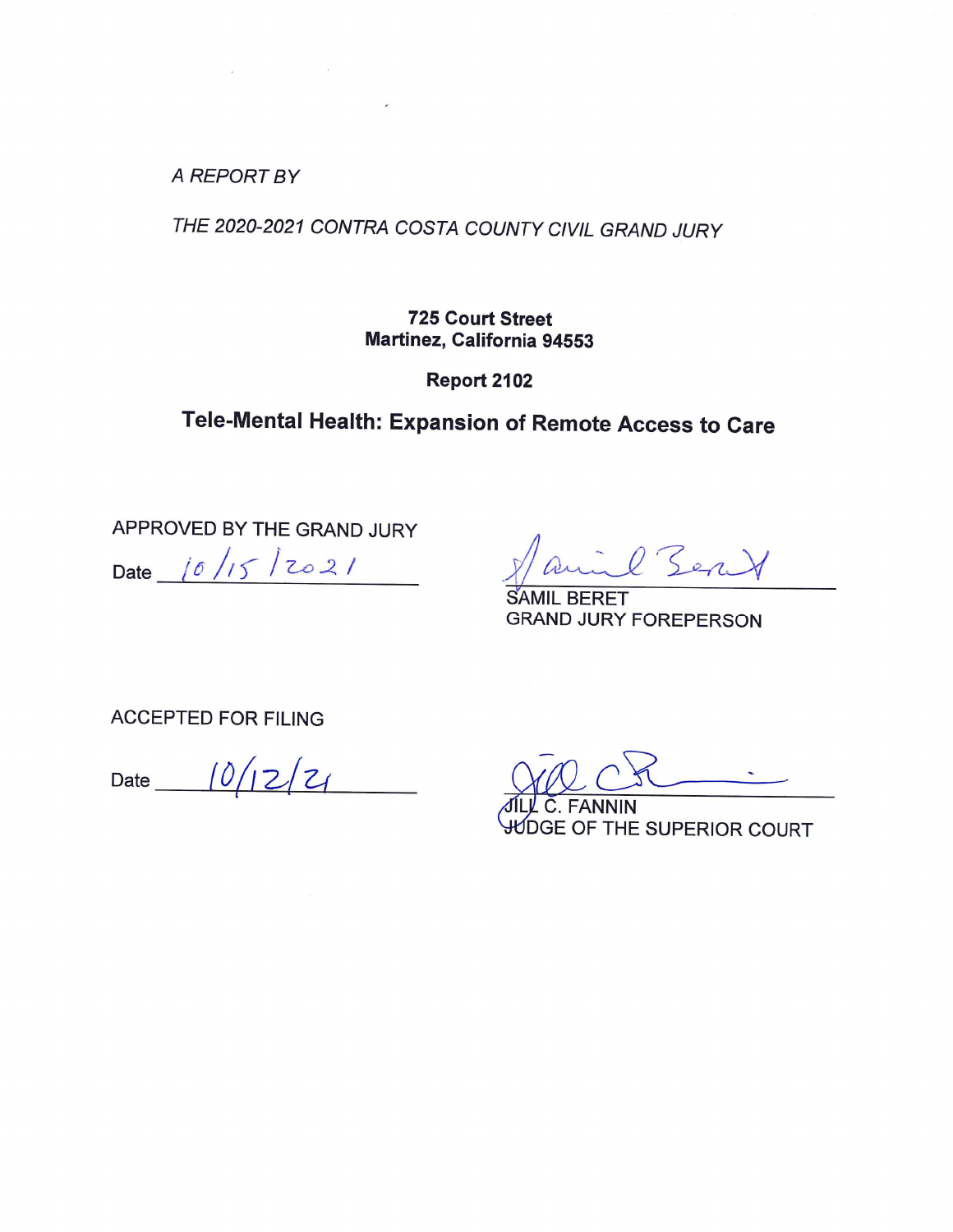### **Tele-Mental Health: Expansion of Remote Access to Care**

#### **To: Contra Costa County Behavioral Health Services Contra Costa County Board of Supervisors**

#### **SUMMARY**

Barriers to people receiving mental health intervention include the limited availability of mental health clinicians, geographic distances, transportation difficulties, and insufficient financial resources to afford treatment costs. Research indicates that tele-mental health services are comparable to in-person mental health services regarding patient satisfaction, efficacy, and cost effectiveness with diverse populations. Identifying the need and benefit of telehealth services, the California Telehealth Advancement Act of 2011 promotes the parity of telehealth with in-person health care services.

Although Contra Costa County Behavioral Health Services (BHS) identifies the priority of increasing access to mental health services, this investigation determines that BHS does not incorporate tele-mental health services in its service delivery model. In addition, BHS lacks adequate resources to collect data to improve the quality of outpatient mental health services offered to the community.

The Grand Jury recommends that BHS develop a hybrid plan to integrate tele-mental health services with in-person services in both their outpatient clinics and network provider groups. In addition, the Grand Jury recommends that BHS collect outcome data from their clinics and network provider groups to improve the quality of outpatient mental health services offered to the community. Toward this goal, the Grand Jury recommends that BHS modernize the electronic data collection capabilities of the quality management program, seeking grants and funding through the Mental Health Services Act (MHSA). The Grand Jury also recommends that the Contra Costa County Board of Supervisors provide funds to BHS to upgrade its quality management program.

#### **METHODOLOGY**

The Grand Jury used the following investigative methods:

- Researched internet-based scholarly literature pertaining to the use of tele-mental health practices with different clinical populations
- Reviewed Federal and State legislation concerning telehealth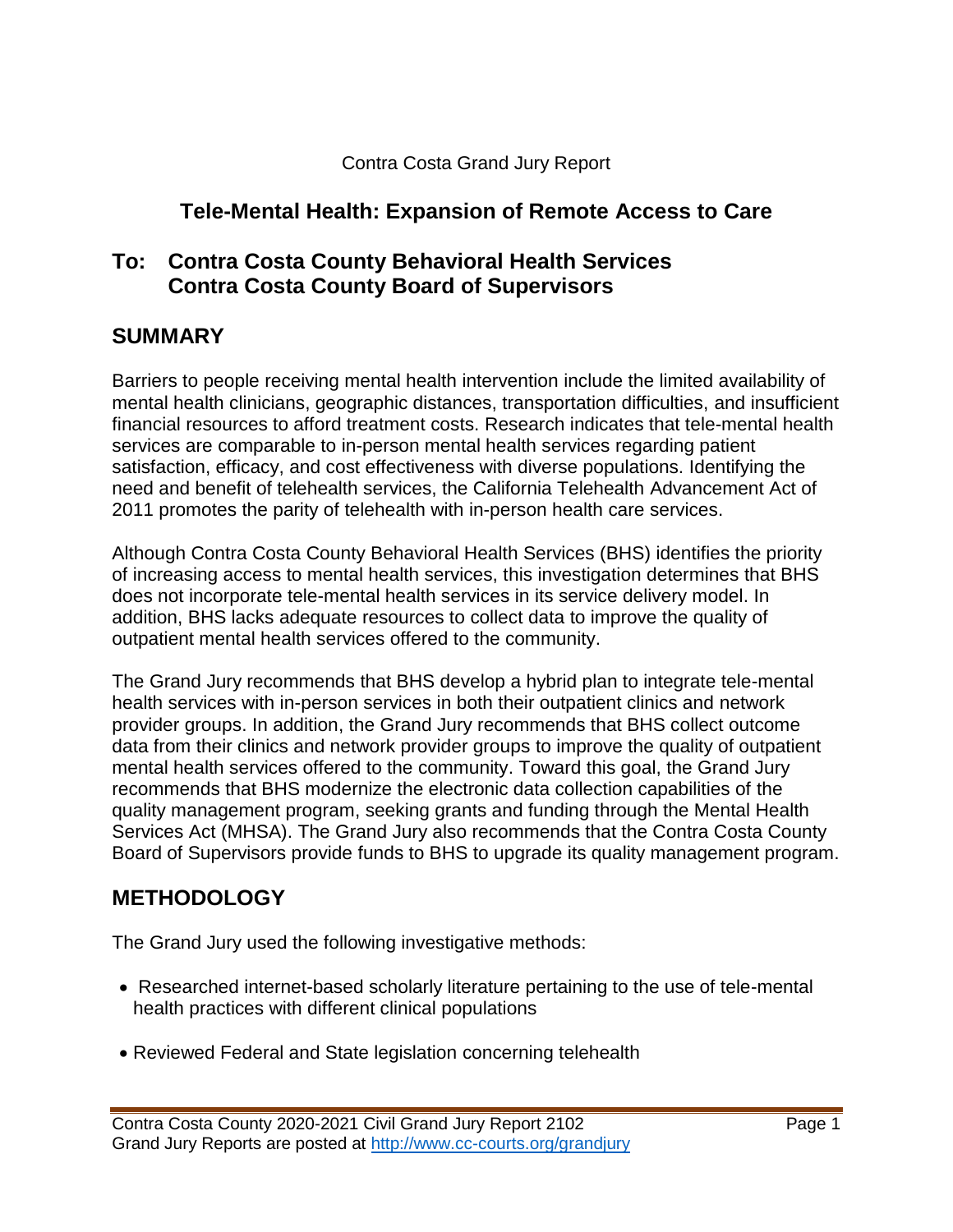- Reviewed BHS authorizations approving the use of tele-mental health services during the Covid-19 public health emergency
- Reviewed the Contra Costa County MHSA Three Year Program and Expenditure Plan for Fiscal Year 2020-2023
- Reviewed information provided by BHS administration in response to Requests for Information
- Conducted multiple interviews with behavioral health program administrators and clinical personnel
- Reviewed BHS clinical staff and network provider surveys

# **BACKGROUND**

## **The Need**

The demand for mental health services exceeds the supply of trained clinicians. In 2018, there were 115 million Americans living in an area with a shortage of professional service delivery providers. According to the National Survey on Drug Use and Health, almost one-quarter of adults with mental illness reported not receiving treatment. Between 1999 and 2017, the Centers for Disease Control and Prevention reported an increase of 33% in suicide rates with the highest increase in rural counties, which was double the rate of urban areas.<sup>1</sup> In 2016, 16.5% of children in the United States had at least one treatable mental health disorder. Half of the estimated 7.7 million children in the United States with a treatable mental health disorder did not receive treatment from a mental health professional.<sup>2</sup> In California there are only 13 practicing child and adolescent psychiatrists for every 100,000 children under  $18.<sup>3</sup>$ 

In addition to the limited availability of mental health clinicians, barriers to people receiving mental health intervention include geographic distances, transportation difficulties, insufficient financial resources to afford treatment costs, and time constraints, such as being unable to take time off from work or having caretaking responsibilities.

Contra Costa County 2020-2021 Civil Grand Jury Report 2102 Page 2 Grand Jury Reports are posted at http://www.cc-courts.org/grandjury

 $\overline{a}$ <sup>1</sup>Michael L. Barnett and Haiden A. Huskamp, Telemedicine for mental health in the United States: Making progress, still a long way to go. A commentary, Psychiatric Services, 71 no. 2, (February 2020): 197-198.

 $^{2}$  Daniel G. Whitney and Mark D. Peterson, US national and state-level prevalence of mental health disorder and disparities of mental health care use in children, JAMA Pediatric, 173 no. 4 (February 11, 2019): 389-391.

 $3$  American Academy of Child and Adolescent Psychiatry, Workforce Maps by State – Practicing child and adolescent psychiatrists (2021).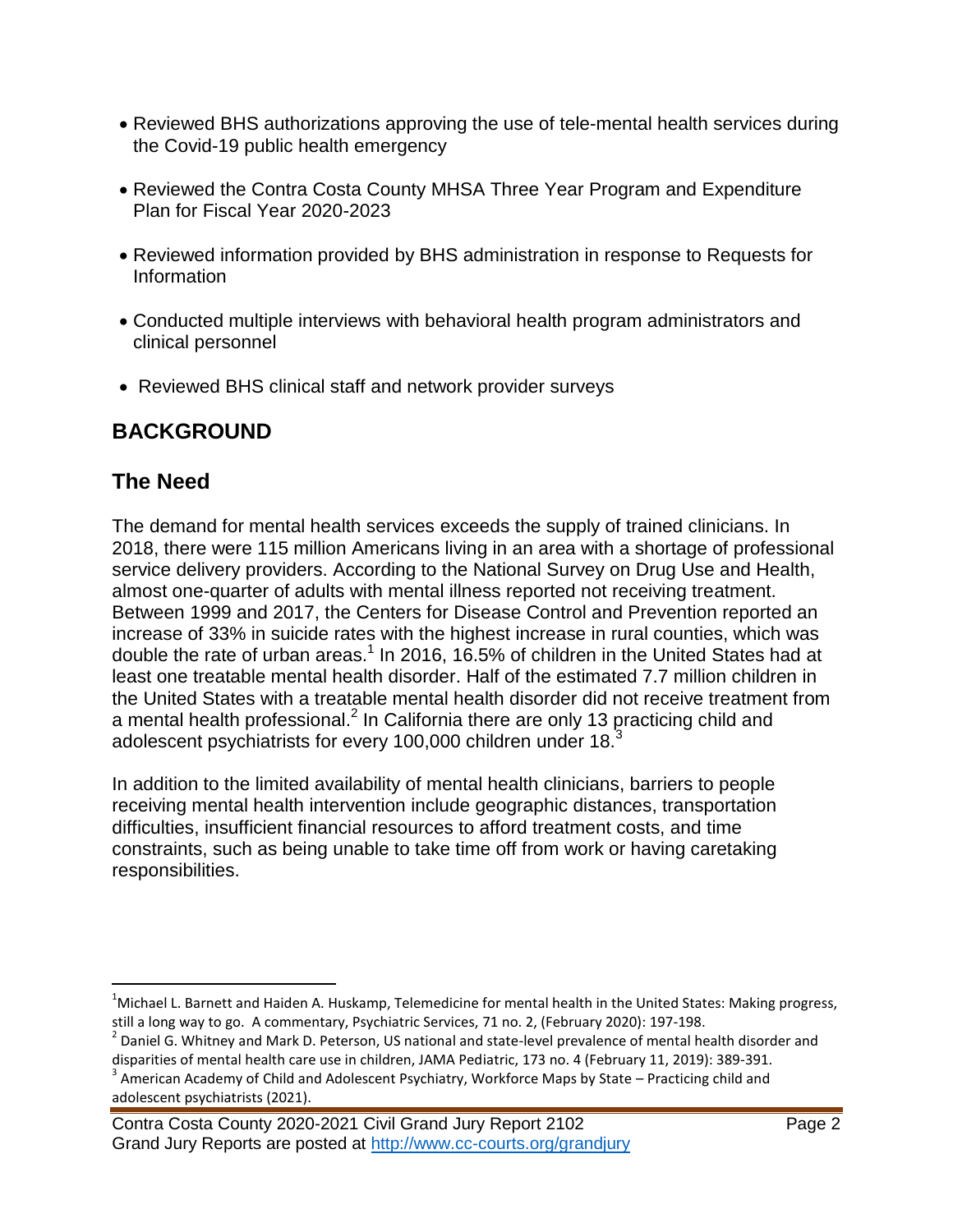### **Access**

 $\overline{a}$ 

Tele-mental health is the use of telecommunication or videoconferencing technology, rather than in-person services, to provide mental health services. $4$  Tele-mental health is emerging as an alternative to in-person mental health services for addressing the limited accessibility to mental health services. Studies showed tele-mental health services to be comparable to in-person intervention in patient satisfaction, efficacy, and cost effectiveness.<sup>5</sup> Evidence indicated the strength of the patient-therapist relationship was comparable to in-person treatment.<sup>6</sup> Research showed tele-mental health was an effective treatment approach with diverse groups, including children and adolescents, rural residents, nursing home populations, college students, veterans, immigrants, and incarcerated individuals.<sup>7</sup> Additionally, psychotherapy services delivered by phone were shown to reduce symptoms of anxiety and depression.<sup>8</sup>

# **A Service Delivery Model**

Identifying an expanded approach to providing behavioral health services to meet the needs of underserved populations, the American Psychological Association identified a four-level model of health care delivery  $9$  to provide access based on the diverse needs of patients:

- 1. In-person services
- 2. Traditional telehealth services provided at an originating site such as a clinic or health care facility
- 3. Telehealth service without originating site restrictions to allow for certain services to be delivered directly into a patient's home
- 4. Audio-only telehealth for a subset of services and/or particular populations

### **The California Telehealth Advancement Act of 2011**

Recognizing the potential of telehealth to meet the needs of underserved populations the California legislature passed the California Telehealth Advancement Act of 2011 (AB 415). It states, in part,

<sup>&</sup>lt;sup>4</sup> National Institute of Mental Health, National Institute of Health Publication No. 21-MH-8155.

<sup>&</sup>lt;sup>5</sup>Sam Hubley, Sarah B. Lynch, Christopher Schneck, Marshall Thomas, and Jay Shore, Review of key telepsychiatry outcomes, World Journal of Psychiatry, no. 2 (2016): 269-282.

<sup>&</sup>lt;sup>6</sup> American Academy of Child and Adolescent Psychiatry (AACAP) Committee on Telepsychiatry and AACAP Committee on Quality Issues, Clinical Update: Telepsychiatry with children and adolescents, American Academy of Child and Adolescent Psychiatry 56, no. 10 (2017): 875-893.

<sup>&</sup>lt;sup>7</sup> Stacie Deslich, Bruce Stec, Shane Tomblin, and Alberto Coustasse, Telepsychiatry in the 21<sup>st</sup> Century:

Transforming healthcare with technology, Perspectives in health information management (Summer 2013). <sup>8</sup> Mental Health Liaison Group, Submission to the Subcommittee on Health of the House Committee on Energy & Commerce Hearing, The future of Telehealth: How Covid-19 is changing the delivery of virtual care, Recommendations for tele-behavioral health priorities (March 2, 2021).

<sup>&</sup>lt;sup>9</sup> American Psychological Association, Submission to the Subcommittee on Health of the House Committee on Energy & Commerce Hearing, The future of Telehealth: How Covid-19 is changing the delivery of virtual care (March 2, 2021).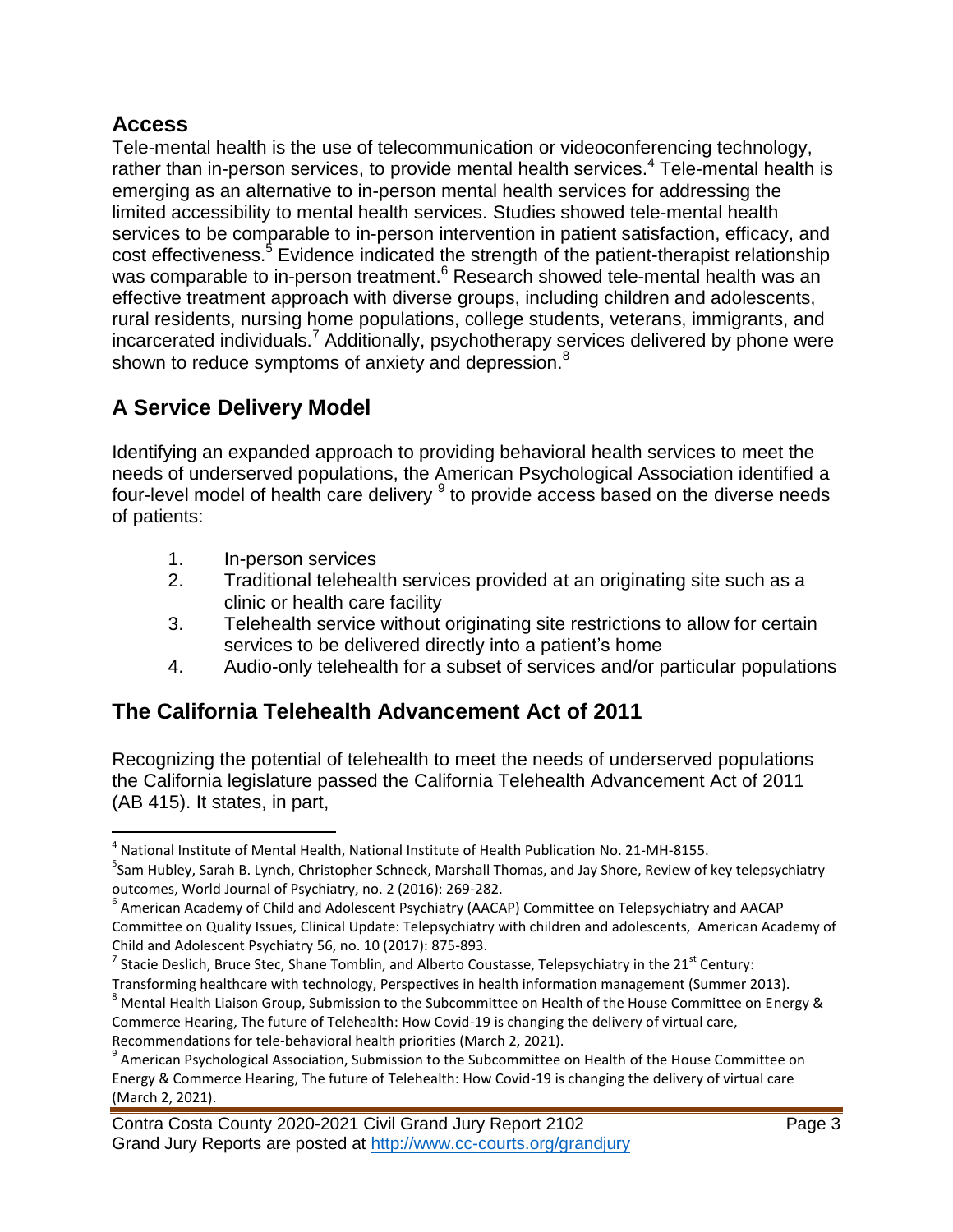*[The] lack of primary care providers, specialty providers, and transportation continue to be significant barriers to access to health services in medically underserved rural and urban areas [and] parts of California have difficulty attracting and retaining health professionals, as well as supporting local health facilities to provide a continuum of health care. . . . It is the intent of the legislature to create a parity of telehealth with other health care delivery modes. . . .Telehealth is a mode of delivering health care services and public health utilizing information and communication technologies to enable the diagnosis, consultation, treatment, education, care management, and selfmanagement of patients at a distance from health care providers. . . .The use of information and telecommunication technologies to deliver health services have the potential to reduce costs, improve quality, change the conditions of practice, and improve access to health care, particularly in rural and other medically underserved areas. Consumers of health care will benefit from telehealth in many ways, including expanded access to providers, faster and more convenient treatment, better continuity of care, reduction of lost work time and travel costs, and the ability to remain with support networks*.

### **The Covid-19 Public Health Emergency**

The Covid-19 pandemic prompted the temporary expansion of public and private telehealth services. The U.S. Department of Health and Human Services declared a public health emergency on January 31, 2020, followed by the President's declaration of a national emergency on March 13, 2020, allowing greater flexibility for Medicare providers' use of telehealth services. Consequently, the California Department of Managed Health Care (DMHC) issued temporary emergency orders<sup>10</sup> requiring Medi-Cal and other health plans regulated by the DMHC to reimburse providers at a parity rate for telehealth services typically delivered to patients in-person. Audio-only communication was an allowed service. Additionally, geographic-site constraints in providing telehealth services were suspended, enabling patients to receive services athome.

Following this state directive, Contra Costa County authorized telehealth services on March 25, 2020.<sup>11</sup> BHS provided the following directive to be in effect during the Covid-19 public health emergency:

*Telehealth is not a distinct service, but an allowable mechanism to provide clinical services. The standard of care is the same whether the patient is seen inperson, by telephone, or through telehealth. DHCS [The Department of Health Care Services] does not restrict the location of services via telehealth. Patients may receive services via telehealth in their home, and providers may deliver* 

 $\overline{a}$ 

 $^{10}$  California Health and Human Services Agency, Department of Health Care Services, Medi-Cal payment for telehealth and virtual/telephonic communications relative to the 2019-Novel Coronavirus (Covid-19) (3/18/20).  $11$  Contra Costa County BHS Memorandum (4/1/20).

Contra Costa County 2020-2021 Civil Grand Jury Report 2102 Page 4 Grand Jury Reports are posted at http://www.cc-courts.org/grandjury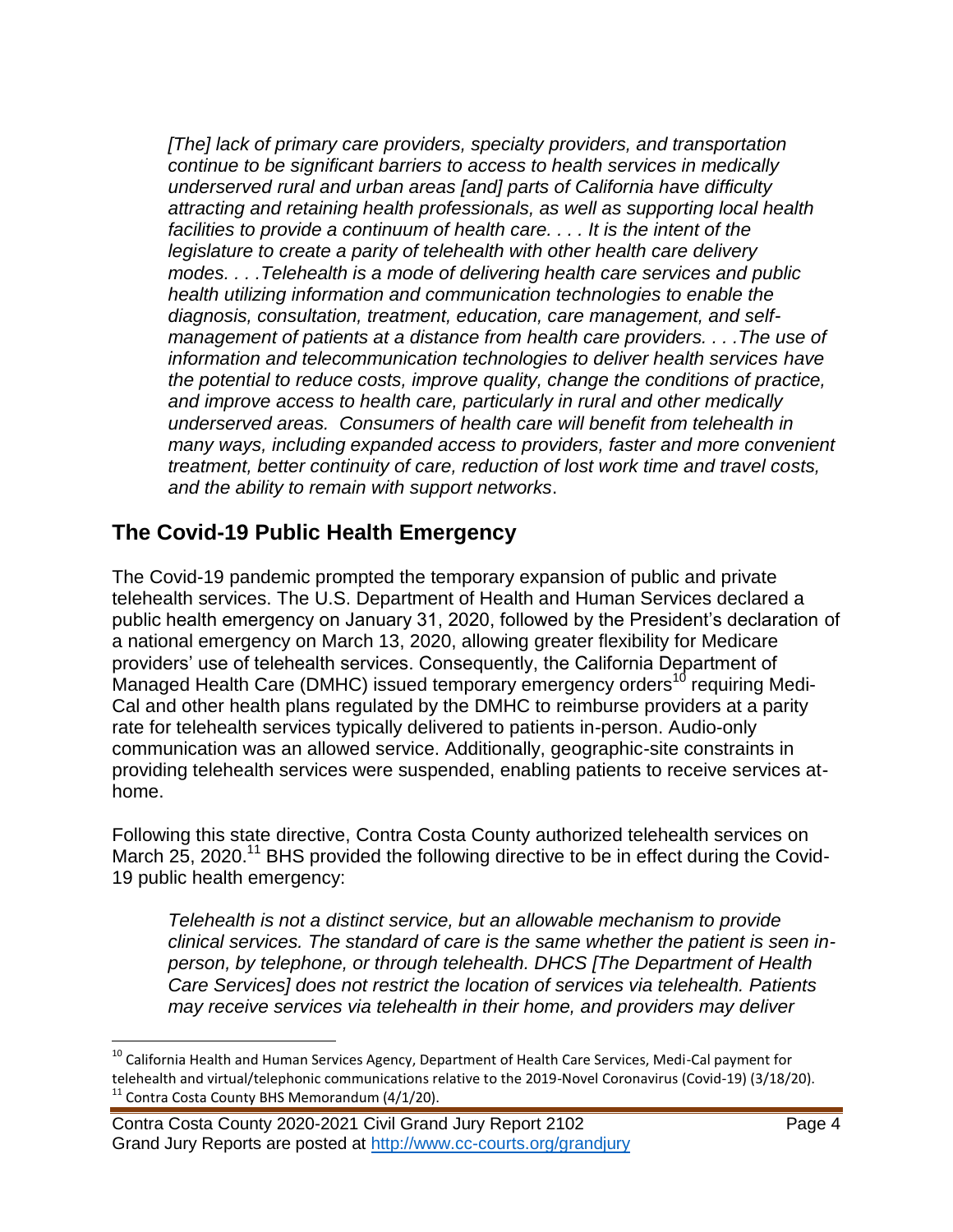*services via telehealth from anywhere in the community, outside a clinic or other provider site.*

# **The Future of Tele-Mental Health**

Policies enabling temporary telehealth services during the public health emergency period will expire when the state of emergency ends, which has yet to be determined. There have been national and California legislative bills drafted to extend the expansion of telehealth services permanently. Congress recently passed the Consolidated Appropriations Act of  $2021^{12}$  to be enacted after the public health emergency regulations are no longer in effect, allowing Medicare providers to permanently receive reimbursement for tele-mental health services that are integrated with in-person sessions. As a result of this legislation, tele-mental health services will be accessible in one's home and extended to residents who do not live in rural locations. Audio-only services are not included in this legislation.

## **Contra Costa County Broadband Access**

The 2018 U.S. Census Bureau estimated the population of Contra Costa County to be 1,150,215 with approximately 9% living in poverty and 30% of the noninstitutionalized residents receiving public health coverage.<sup>13</sup> Nonetheless, in 2021, the Federal Communications Commission (FCC) reported that 99.2 percent of Contra Costa County residents have fixed broadband access.<sup>14</sup> Therefore, most Contra Costa County residents will be able to access tele-mental health services by either computer or smartphone.

### **Investigation Purpose**

Underserved people in the community with mental illness concerns who may have difficulty receiving in-person services, including rural residents and those with mobility and financial limitations, could benefit from tele-mental health services. The focus of this investigation is to ascertain Contra Costa County BHS' plan to maintain and expand tele-mental health services for the community following the termination of the Covid-19 state of emergency.

### **DISCUSSION**

 $\overline{a}$ 

**Contra Costa County BHS** is staffed by dedicated and compassionate professionals who are invested in the wellbeing of county residents. Clinical staff at BHS clinics provides services to people with severe mental illness. BHS contracts with outside network providers to offer services to people with mild and moderate mental health

 $12$  Consolidated Appropriations Act (2021): 1775-1776.

<sup>&</sup>lt;sup>13</sup> Contra Costa Mental Health Services Act Three Year Program and Expenditure Plan Fiscal year 2020-2023.

<sup>&</sup>lt;sup>14</sup> Federal Communication Commission, Fourteenth Broadband Deployment Report (January 19, 2021): 81.

Contra Costa County 2020-2021 Civil Grand Jury Report 2102 Page 5 Grand Jury Reports are posted at http://www.cc-courts.org/grandjury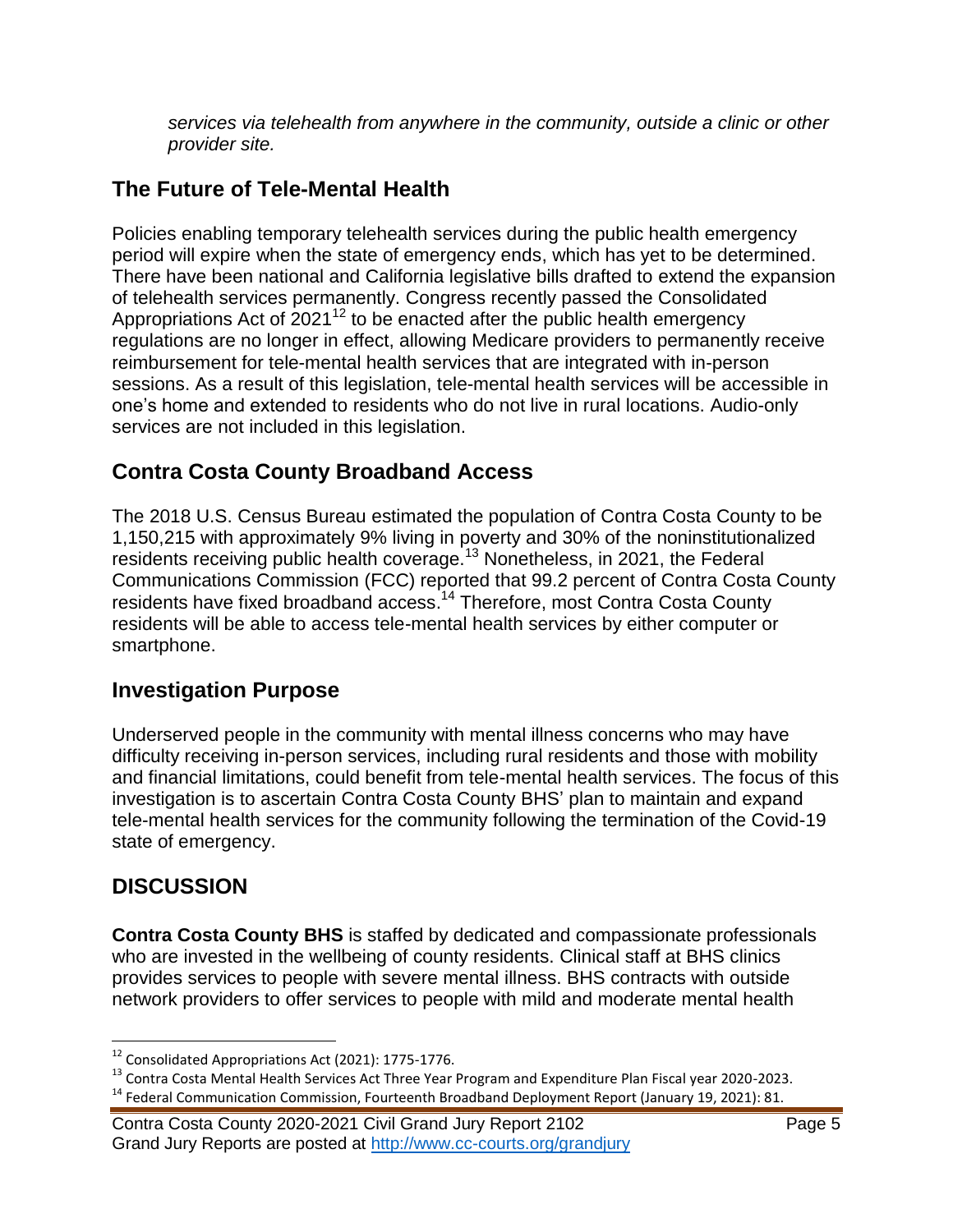needs. Despite extensive programs to meet the needs of underserved populations with severe mental illness, the mental health needs of the community exceed the available resources.

**The Contra Costa County Mental Health Services Act Three Year Program and Expenditure Plan**<sup>15</sup> identifies "access" to service programs as a priority concern. "The cost of transportation and the County's geographical challenges make access to services a continuing priority." This was particularly pertinent for "homebound frail and elderly residents." The Contra Costa County MHSA Three Year Program identified several factors hindering residents receiving mental health services

- Transportation to clinics, especially for rural residents
- The need to provide services outside customary clinic hours
- The importance of clinicians who can offer cultural sensitivity and competent language skills for underserved ethnic groups

In addition, the MHSA plan notes a shortage of psychiatrists, which contributes to long waiting periods for an appointment and undermines the wellbeing of patients who do not have their medication regimens monitored in a timely manner.<sup>16</sup>

Notwithstanding this defined need to increase access to mental health services, the Contra Costa County MHSA Three Year Program did not include any initiatives to develop tele-mental health services.

In 2017, **the Mental Health Commission**<sup>17</sup> advocated offering telepsychiatry to increase the availability of psychiatrists and to reduce wait times for appointments.<sup>18</sup>

# **BHS Limited Implementation of Tele-Mental Health**

BHS addressed the need for more psychiatrists by hiring telepsychiatrists, improving access to psychiatric care. However, BHS did not initiate programs to provide telemental health services in accordance with the California Telehealth Advancement Act of 2011.

As noted in Table 1, prior to the Covid-19 public health emergency, tele-mental and audio-only health services collectively represented approximately 7% and 8% of total outpatient services provided in 2018 and 2019, respectively. After the public health

 $\overline{a}$ 

<sup>&</sup>lt;sup>15</sup> In 2004, the Mental Health Services Act became California Law providing additional funding to the existing public mental health system.

<sup>&</sup>lt;sup>16</sup> Contra Costa County Mental Health Services Act Three Year Program and Expenditure Plan Fiscal Year 2020 – 2023: 25-27.

 $^{17}$  Contra Costa Mental Health Commission Amended Bylaws (September 16, 2014). The Mental Health Commission was established in 1993 to serve in an advisory capacity to the Contra Costa County Board of Supervisors on matters related to mental health.

<sup>&</sup>lt;sup>18</sup> Mental Health Commission Annual Report 2018.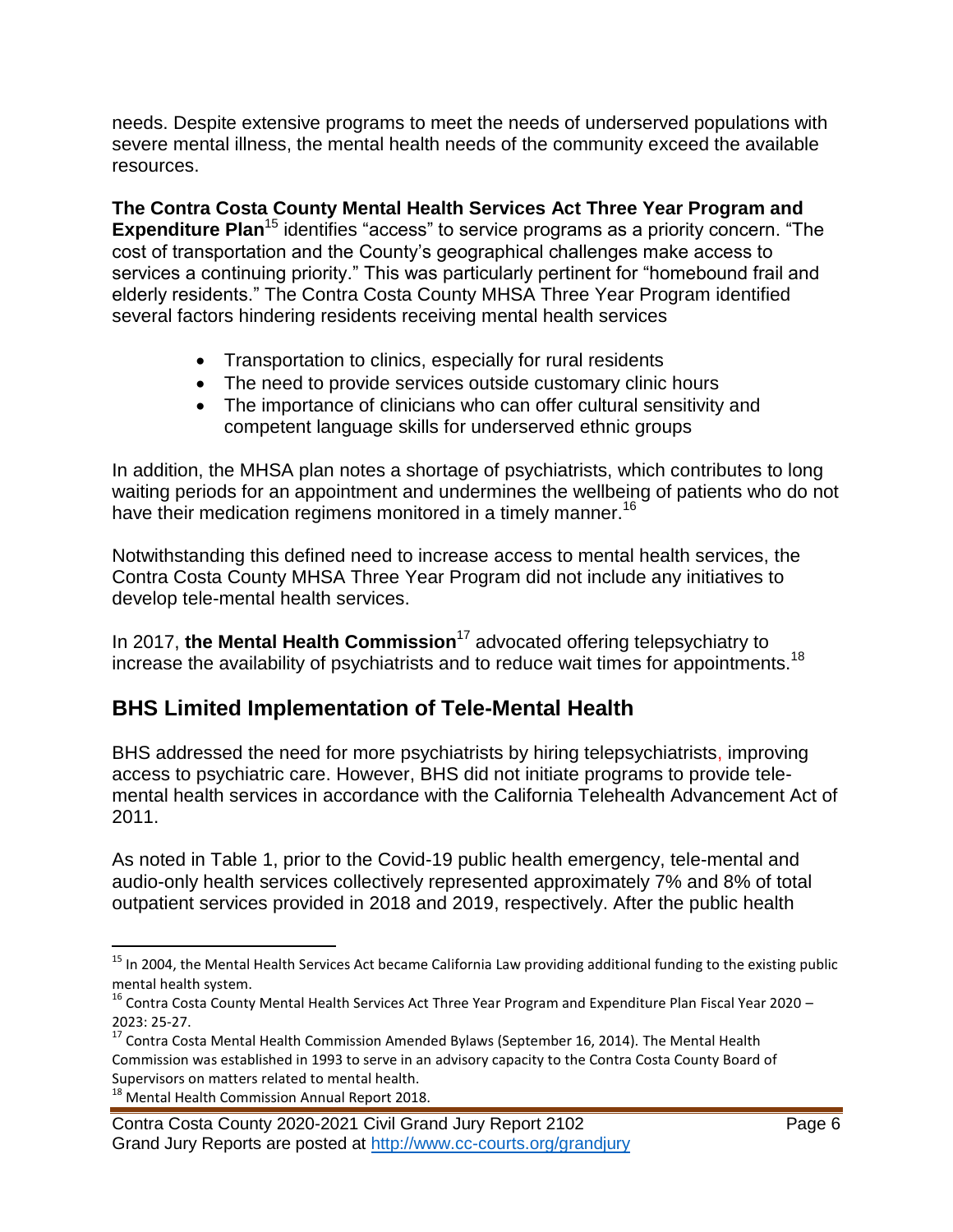emergency in March 2020 allowing telehealth services to be reimbursed at parity with in-person services, telehealth services were 18% of services provided, fewer than the office sessions (30%) and services delivered by phone (52%).

| Year | <b>Office</b> | %   | Audio-<br>Only | %    | Tele-<br>mental | %    | Grand<br><b>Total</b> |
|------|---------------|-----|----------------|------|-----------------|------|-----------------------|
|      |               |     |                |      | health          |      |                       |
| 2018 | 58,293        | 93% | 3,263          | 5%   | 1,076           | 2%   | 62,632                |
| 2019 | 63,319        | 92% | 3,162          | 4.5% | 2,424           | 3.5% | 68,905                |
| 2020 | 24,286        | 30% | 42,495         | 52%  | 14,650          | 18%  | 81,431                |

**Table 1: BHS Outpatient Modes of Service Delivery**<sup>19</sup>

When the public health emergency orders were implemented, BHS created a list of General Telehealth Logistical Guidelines<sup>20</sup> for providers, who were given Zoom accounts. There was no evidence that providers or clients were given further training to use a tele-mental health approach appropriately and maintaining confidentiality, which would be likely to increase familiarity and comfort with using this approach. Rather than use tele-mental health with video capabilities, the majority of providers used audio-only, which does not allow visual contact with clients. Reportedly, clients preferred audio-only services for the convenience or discomfort with video. Although the Federal Communication Commission (FCC) in 2021 reported 99.2% of Contra Costa residents had fixed broadband access, $^{21}$  BHS staff was concerned that a significant number of their clients did not have internet access.

Notwithstanding limited implementation, BHS clinical staff considered tele-mental health and audio-only services to be effective with clients who displayed symptoms of anxiety and depression. The clinical staff viewed clients who were more stable, verbal, insightful, and capable of managing technology benefited more from tele-mental health services. At the outset of the Covid-19 pandemic, BHS reported fewer missed appointments using telehealth and audio-only services in contrast to in-person services. However, as the pandemic persisted, some clients stopped seeking services.

Noteworthy, BHS clinical staff viewed tele-mental health to be inappropriate for the homeless and chronic schizophrenic patients with limited capacity to manage the tasks of daily life. A predominant method of service delivery, audio-only, was determined to be inadequate for patients prescribed controlled substances because of the absence of visual cues to assess the patient. Tele-mental health was also considered inappropriate for patients receiving medication injections.

 $\overline{a}$ 

Contra Costa County 2020-2021 Civil Grand Jury Report 2102 Page 7 Grand Jury Reports are posted at http://www.cc-courts.org/grandjury

<sup>&</sup>lt;sup>19</sup> Data provided by BHS.

<sup>20</sup> Contra Costa County BHS Memorandum (4/1/20).

 $^{21}$  Federal Communication Commission, Fourteenth Broadband Deployment Report (January 19, 2021): 81.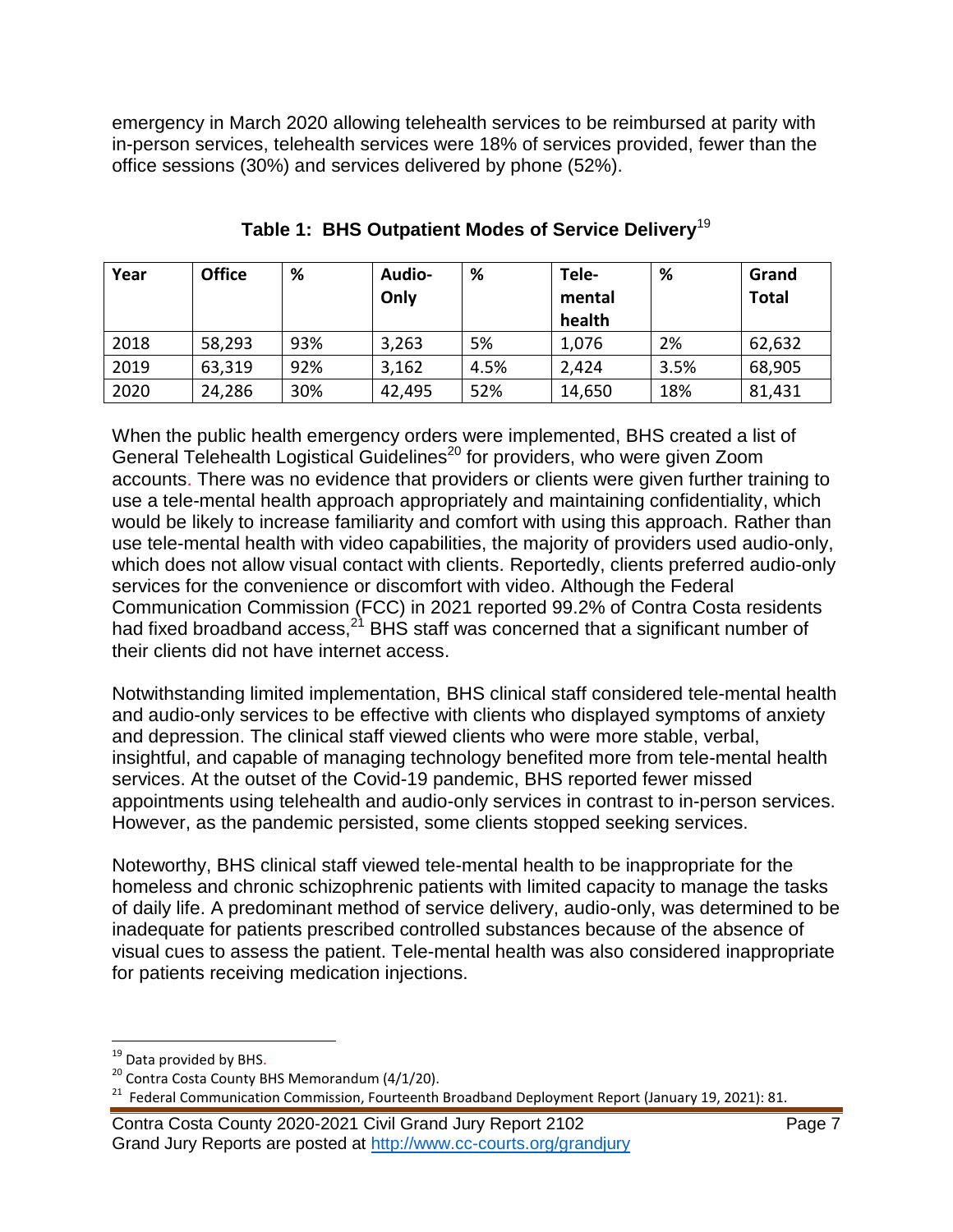Concerned for the adverse effects of clients' social isolation, BHS expressed the intention to resume in-person sessions as the public health emergency waned. As previously noted, Medicare expanded eligibility for tele-mental health services when the Covid-19 public health emergency ends. $^{22}$  BHS has not communicated plans to augment tele-mental health services in its mental health program.

## **Quality Management**

BHS collects financial data on services provided and ensures documentation meets state standards. The BHS quality management program gathers information about the effectiveness of services provided by its clinical staff. The quality management information collected about tele-mental health services is limited to survey data about BHS clinicians' and network providers' perspectives.<sup>23</sup> The quality management program does not have access to electronic, email and texting forms of data collection.

Although BHS clinicians and network providers preferred in-person sessions, they conveyed confidence meeting client needs using tele-mental health services. Telemental health enabled clinicians to maintain connections with clients and facilitated family involvement, while reducing missed appointments. Another advantage acknowledged was the elimination of transportation difficulties to receive in-person treatment.

Network providers contract with the State of California, not Contra Costa County. BHS does not collect clinical information from network providers, who do not use the County electronic medical record system. Additionally, only one-third of clients use the Contra Costa County medical MyChart electronic records system, limiting the opportunity to collect information.

# **FINDINGS**

F1. Prior to the Covid-19 pandemic, tele-mental health and audio-only services available through BHS were a small portion of the outpatient services provided (7% in 2018; 8% in 2019).

F2. During the Covid-19 pandemic, BHS did not offer training to prepare clinicians or clients for effective and confidential use of tele-mental health services.

F3. During the Covid-19 pandemic, BHS tele-mental health services continue to be underutilized. While audio-only increased to 52% of all outpatient services, tele-mental health was 18% of outpatient services delivered.

 $\overline{a}$  $22$  Consolidated Appropriations Act (2021): 1775-1776.

<sup>&</sup>lt;sup>23</sup> CCBHS Remote Work Survey (September 2, 2020).

CCBHS Contract Providers Remote Work Survey (September 10, 2020).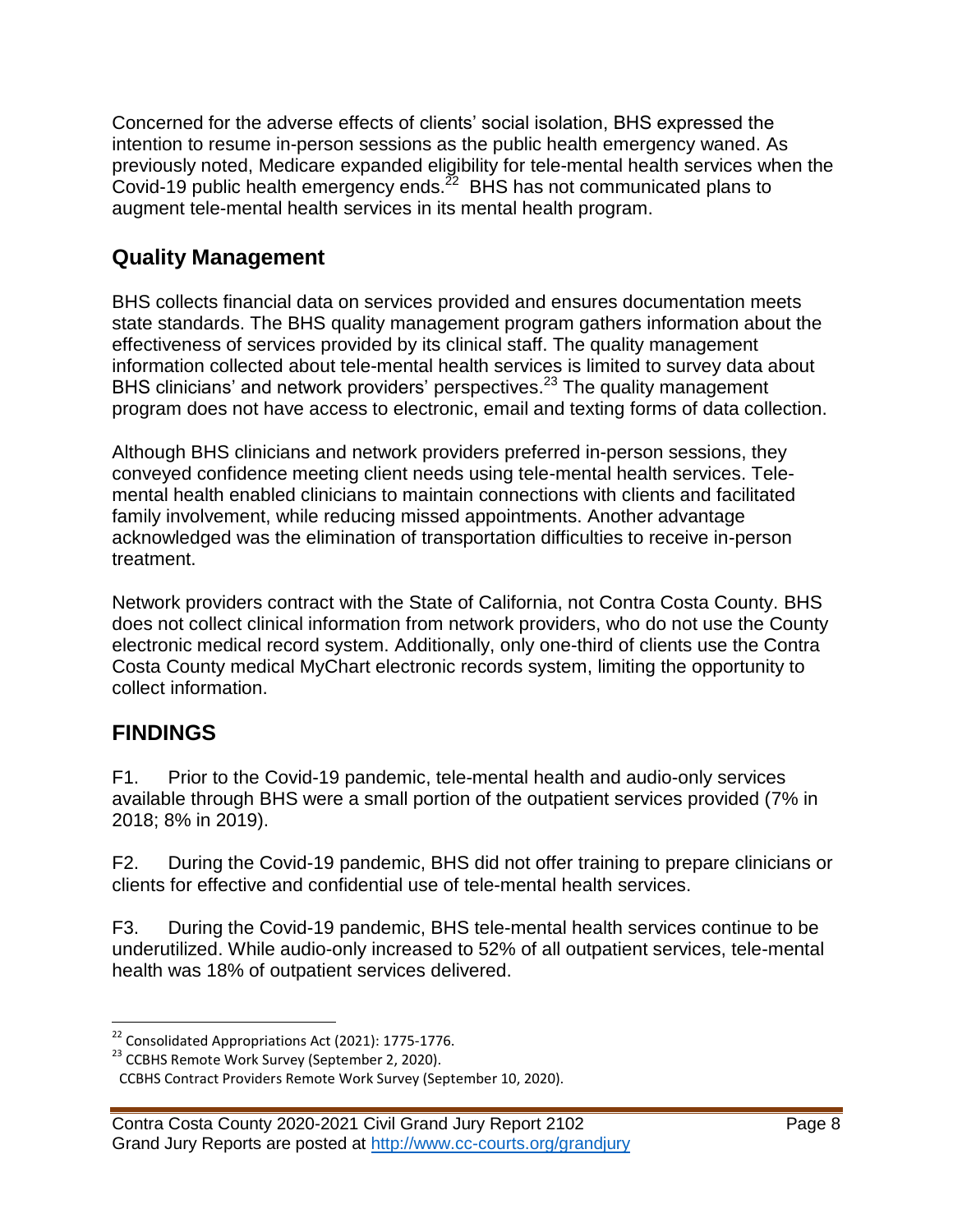F4. At the outset of the Covid-19 pandemic, tele-mental health and audio-only services decreased the number of missed appointments.

F5. Tele-mental health services are appropriate for clients who are more stable, verbal and insightful.

F6. Tele-mental health services are appropriate to use with clients displaying symptoms of anxiety and depression.

F7. The greater use of audio-only services has the limitation of not offering visual cues, which provide clinicians with important clinical information.

F8. Tele-mental health services are not appropriate for

- a. Homeless populations
- b. Patients presenting with chronic schizophrenia with a limited capacity to manage the tasks of daily life
- c. Patients prescribed controlled substances or injectable medication.

F9. BHS has not incorporated tele-mental health into a comprehensive service delivery model to offer a broad range of opportunities for underserved populations to receive outpatient mental health services.

F10. Access to outpatient mental health services in Contra Costa County suffers from difficulties with transportation to clinics, long wait times for appointments, and insufficient availability of after-hours appointments.

F11. BHS has a limited number of clinicians who can provide culturally and linguistically sensitive services to diverse minority groups.

F12. Increasing access to mental health services is a priority for Contra Costa County BHS.

F13. The FCC reported 99.2% of Contra Costa County residents have access to internet broadband for greater use of tele-mental health services.

F14. BHS has not followed the directives of the California Telehealth Advancement Act of 2011 to develop telehealth services to better meet the needs of underserved populations in the community.

F15. The Congressional Consolidated Appropriations Act of 2021 expands Medicare services to allow tele-mental health services to be integrated with in-person sessions, and to be received by beneficiaries in their home without geographic limitations.

F16. BHS lacks an adequate electronic data system to evaluate the efficacy of outpatient mental health services provided.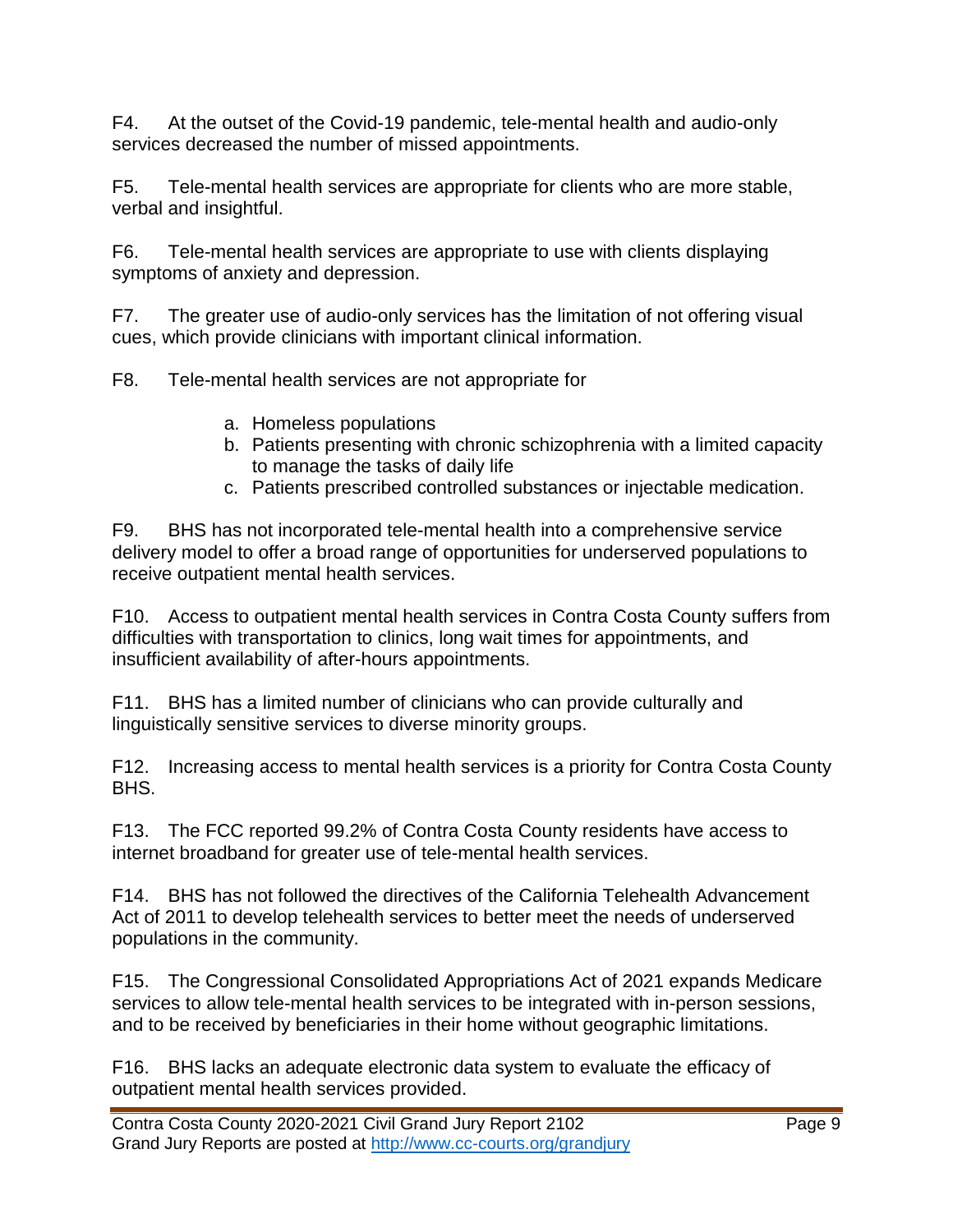F17. BHS does not collect clinical data from network providers, which limits accountability for the outpatient mental health services provided to county residents.

## **RECOMMENDATIONS**

#### **By June 30, 2022, it is recommended that Contra Costa Behavioral Health Services**:

R1. Develop a hybrid plan to integrate tele-mental health services with in-person services in their clinics.

R2. Coordinate with network provider groups to integrate tele-mental health services with in-person services.

R3. Develop a training program for BHS clinicians, network providers, and support staff to facilitate the use of tele-mental health.

R4. Develop a training program for clients to facilitate and provide support for the use of tele-mental health.

R5. Collect outcome data from BHS providers and programs to provide feedback to improve mental health services delivered to the community.

R6. Collect outcome data from network providers to provide feedback to improve mental health services delivered to the community.

R7. Increase the use of the MyChart health care information system to make clinical information accessible to clients and providers.

R8. Modernize the electronic data collection capabilities of the quality management program to provide meaningful information about mental health services.

R9. Develop appropriate clinical metrics to evaluate outcomes that improve the effectiveness of mental health services provided.

R10. Seek grants and MHSA funding to upgrade the technological resources of the quality management program.

#### **By June 30, 2022, it is recommended that Contra Costa Board of Supervisors**:

R11. Allocate funds for BHS to upgrade its quality management program.

# **REQUIRED RESPONSES**